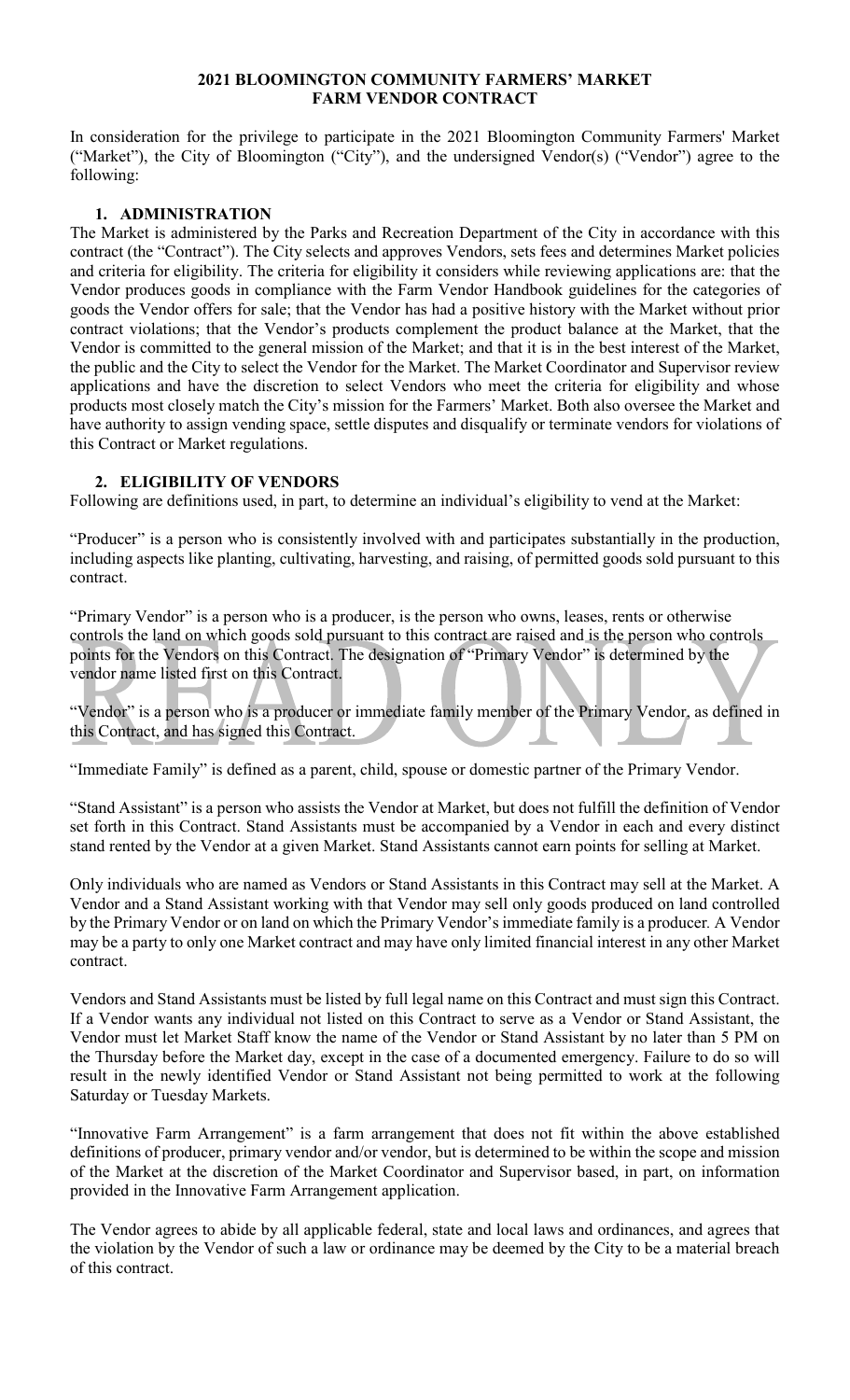## **3. OBLIGATION TO COMPLY WITH MARKET HANDBOOK AND APPLICATION**

The 2021 Farm Vendor Handbook is hereby incorporated into this Contract by reference and is a part of this contract as fully as if it had been set forth herein. The 2021 Application completed by the selected and approved Vendor and the exhibits for Value Added Foods (Exhibit A), Pet Foods (Exhibit B), Home Based Vendor Foods (Exhibit C), Aquaculture Foods (Exhibit D) and/or Shell Egg (Exhibit E) if applicable, are hereby incorporated into this Contract by reference and are made a part of this Contract as fully as if they had been set forth herein. Any 2021 Innovative Farm Arrangement Application completed by the selected and approved Vendor is hereby incorporated into this Contract by reference and is made a part of this Contract as fully as if it had been set forth herein.

## **4. APPLICATION/AGREEMENT TO SELL**

The Vendor must have completed in full and signed this Contract or be named in this Contract and have authorized another person to sign on his/her behalf and have paid all applicable rental fees by the deadline below before Vendor is allowed to sell any goods. Contracts must be signed and returned to the Parks and Recreation office at 401 North Morton Street, Suite 250 along with payment by March 22, 2021.

Innovative Farm Arrangement applications are due to the same office by February 22, 2021. In the event a Vendor does not have a signed Contract on file by date set forth, it is in the discretion of the Market Supervisor and/or Market Coordinator to determine the Vendor's eligibility to sell. Points will not be awarded until the Vendor has submitted a signed Contract and a complete and approved application.

## **5. GIFT CERTIFICATE PROGRAM/SUPPLEMENTAL NUTRITION ASSISTANCE PROGRAM PARTICIPATION**

Vendors with qualifying products (fruits and vegetables) are strongly encouraged to participate in the Farmers' Market Gift Certificate Program/Supplemental Nutrition Assistance Program (GCP/SNAP) organized by the City. Basic information on the GCP/SNAP is included on pages 15 and 16 of the Farm Vendor Handbook with more detailed information in the GCP/SNAP Farmer/Food and Beverage Artisan Training Guide available from Market staff.

The primary vendor must indicate on the last page of this Contract whether or not he/she is participating in the (GCP/SNAP).

If the Vendor chooses to participate in the GCP/SNAP and is participating for the first time, Market staff will contact the Vendor to provide him/her with a GCP/SNAP Farmer/Food and Beverage Artisan Training Guide and the City Vendor and EFT form to complete. If the Vendor has participated in the GCP/SNAP in previous years and accepted EFT payment, no further paperwork is necessary. If the Vendor chooses to participate in the GCP/SNAP, the Vendor agrees to attend a training or read the GCP/SNAP Farmer/Food and Beverage Artisan Training Guide and abide by the rules established in the Training Guide. The Vendor understands he/she is responsible for Gift Certificates/Market Bucks from the time the Vendor receives them as payment until the time they are turned in for redemption.

# **6. CITY'S REMEDIES FOR BREACH; APPEAL**

a) Violation of any material provision of this Contract is a material breach and considered a default by the Vendor. Upon notice by the City to the Vendor of the occurrence of a breach or default, and the Vendor's failure to correct the breach within a reasonable period of time, if the Vendor is in the Market at the time, the Vendor agrees to remove personal equipment, clean the area, and vacate the Market premises. Failure to vacate may not only subject the Vendor to immediate termination of this Contract, but may also subject the Vendor to civil and criminal remedies, including, but not limited to, remedies for civil and criminal trespass. If a breach or default is deemed not correctible and/or serious enough to merit immediate action, the Vendor may be subject to immediate termination of this Contract.

b) If the City has reason to believe that a Vendor did not produce the goods he/she is selling at the Market, or that other conditions exist that may constitute a violation of this Contract or adversely impact the health or safety of Market patrons or City employees, the City reserves the right to conduct an investigation which may include an unannounced inspection at the Vendor's property. The undersigned Vendor hereby authorizes the City to conduct such investigation and inspection. The Vendor also agrees to provide the City such opportunities as the City deems necessary to view and obtain copies of the Vendor's records related to the goods sold at Market. If the City determines, after investigation, that there is a reasonable likelihood that the Vendor did not produce the goods he/she offered for sale at the Market or has otherwise violated this Contract, the City may, in its sole discretion, declare a material breach.

c) Upon occurrence of a material breach of this Contract, the City reserves the right to declare this Contract terminated, by so stating in a written notice to the Vendor, and to retain, as liquidated damages and not as a penalty, any rental fees prepaid by the Vendor.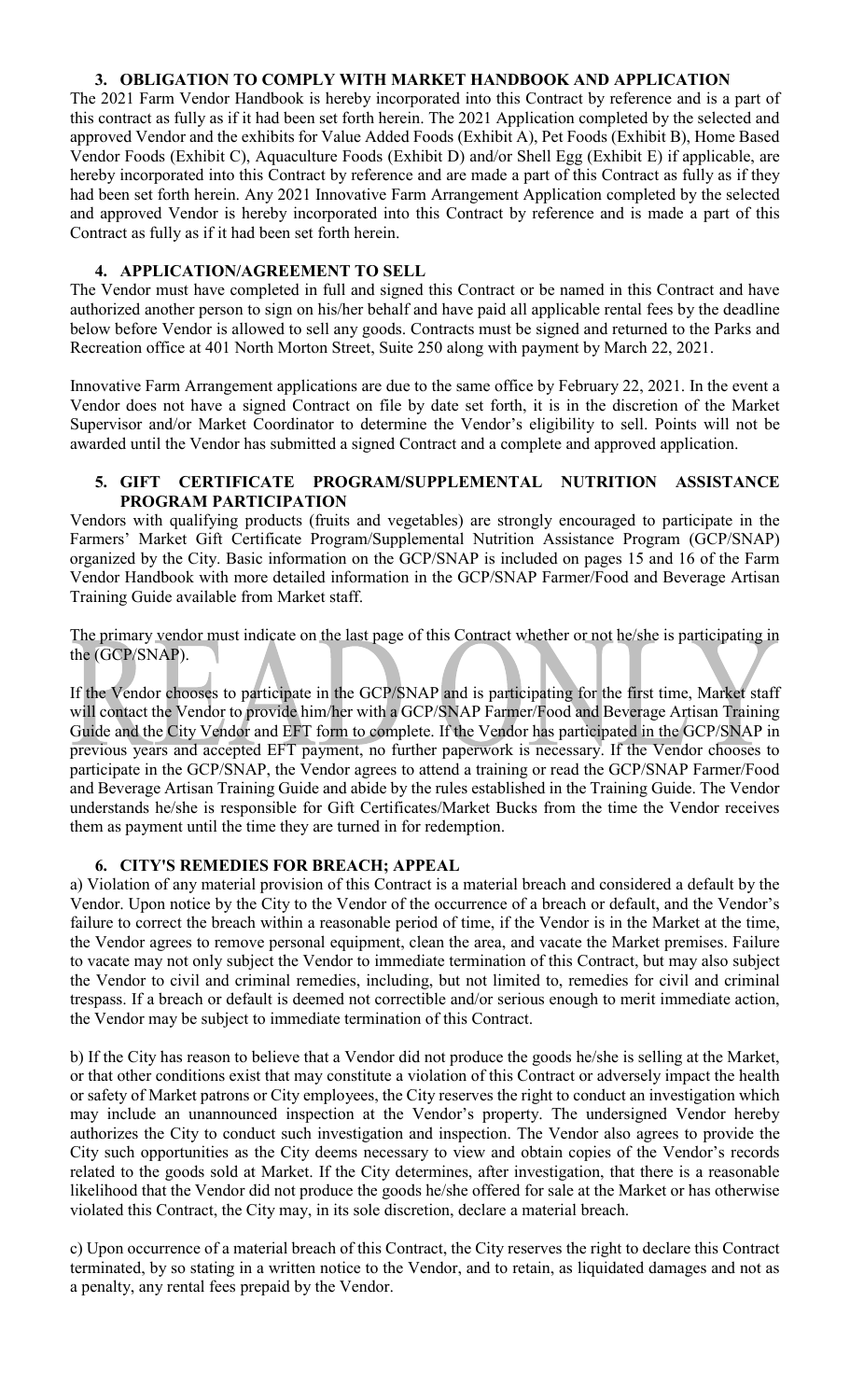d) The City has the right to make rules regarding the Market and determine whether Vendors are in compliance with its rules. Vendors who are dissatisfied with a City decision to terminate a contract may appeal it in writing to the Advisory Council within ten days of receipt of notice of the decision, and may appeal the Advisory Council's decision in writing to the Board of Park Commissioners within ten days of receipt of the Advisory Council decision. The decision of the Board of Park Commissioners is final.

# **7. LAW AND VENUE**

This Agreement shall be interpreted and construed according to the laws of the State of Indiana and venue of any dispute shall be Monroe County Circuit Court, Indiana.

#### **8. COVENANT NOT TO SUE**

The Vendor will not institute any action or suit at law or in equity against the City or City's agents or employees as a result of operations under this Agreement. The Vendor will not aid in the institution or prosecution of any claim for damages, costs, loss of services, expenses, or compensation for or on account of any damages, loss or injury to person or property as a result of operation under this Agreement.

#### **9. SEVERABILITY AND WAIVER**

In the event that any clause or provision of this Agreement is held to be invalid by any court of competent jurisdiction, the invalidity of such clause or provision shall not affect any other provision of this Agreement. Failure of either party to insist on strict compliance with any provision of this Agreement shall not constitute waiver of that party's right to demand later compliance with the same or other provisions of this Agreement.

#### **10. LIABILITY AND INDEMNIFICATION**

The Vendor is solely responsible for damages resulting from the sale of unsafe or unsound goods. The Vendor is solely responsible for damages or personal injury resulting from the use of umbrellas and other weather protection devices. The Vendor hereby agrees to indemnify, defend and hold harmless, the City of Bloomington, Indiana, its employees, agents and officers, including the members of the Farmers' Market Advisory Council and the Board of Parks Commissioners, from and against any and all actions, costs, claims, suits, losses, expenses or damages ("Claims") , including but not limited to attorney fees and court costs, which may arise as a result of the Vendor's participation in the Market, whether or not sounding in tort or contract, and whether or not caused by a negligent act or omission of the City of Bloomington, its employees, agents or officers, or the members of the Farmers' Market Advisory Council or Board of Parks Commissioners.

# **11. COVID 19**

The Parties understand and agree that due to the ongoing COVID-19 pandemic, there may be limitations and restrictions enacted that will affect the ability of the Parties to perform as required under this Agreement. The Parties agree that, in the event a limitation or restriction is enacted which prevents performance of the terms of the Agreement, Parks may terminate the Agreement in its sole discretion if it determines that there is no reasonable alternative means of performance under the Agreement. Parks shall notify Vendor of any such termination and the reasons therefor in writing

# **12. NOTICES**

Any notice required by this Agreement shall be made in writing to the addresses specified below:

**Parks**: Parks and Recreation Department ATTN: Leslie Brinson City of Bloomington, P.O. Box 100 Bloomington, IN 47402

Primary Vendor - Initial one:

Vendor chooses NOT to participate in the GCP/SNAP \_\_\_\_\_\_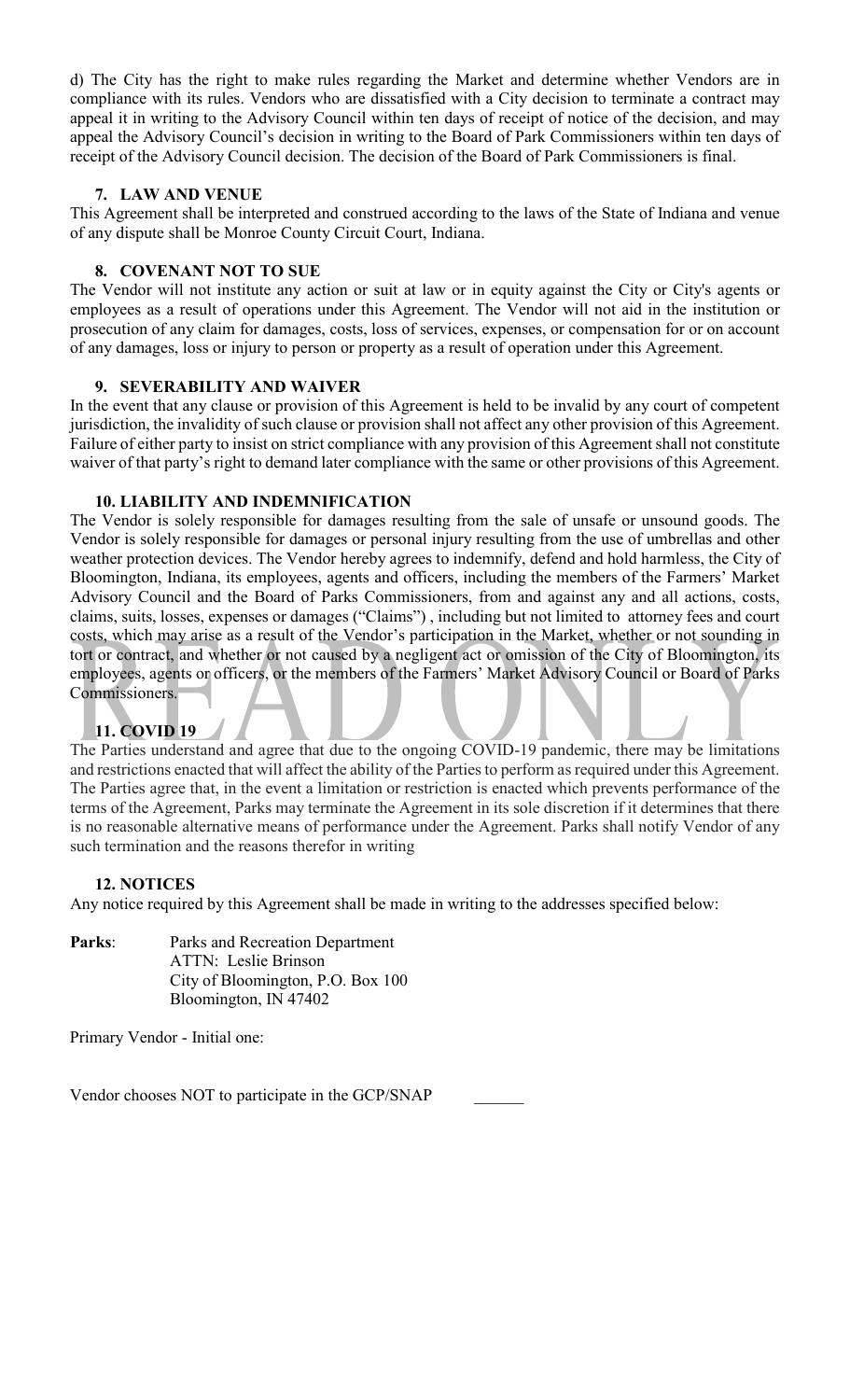# READ ONLY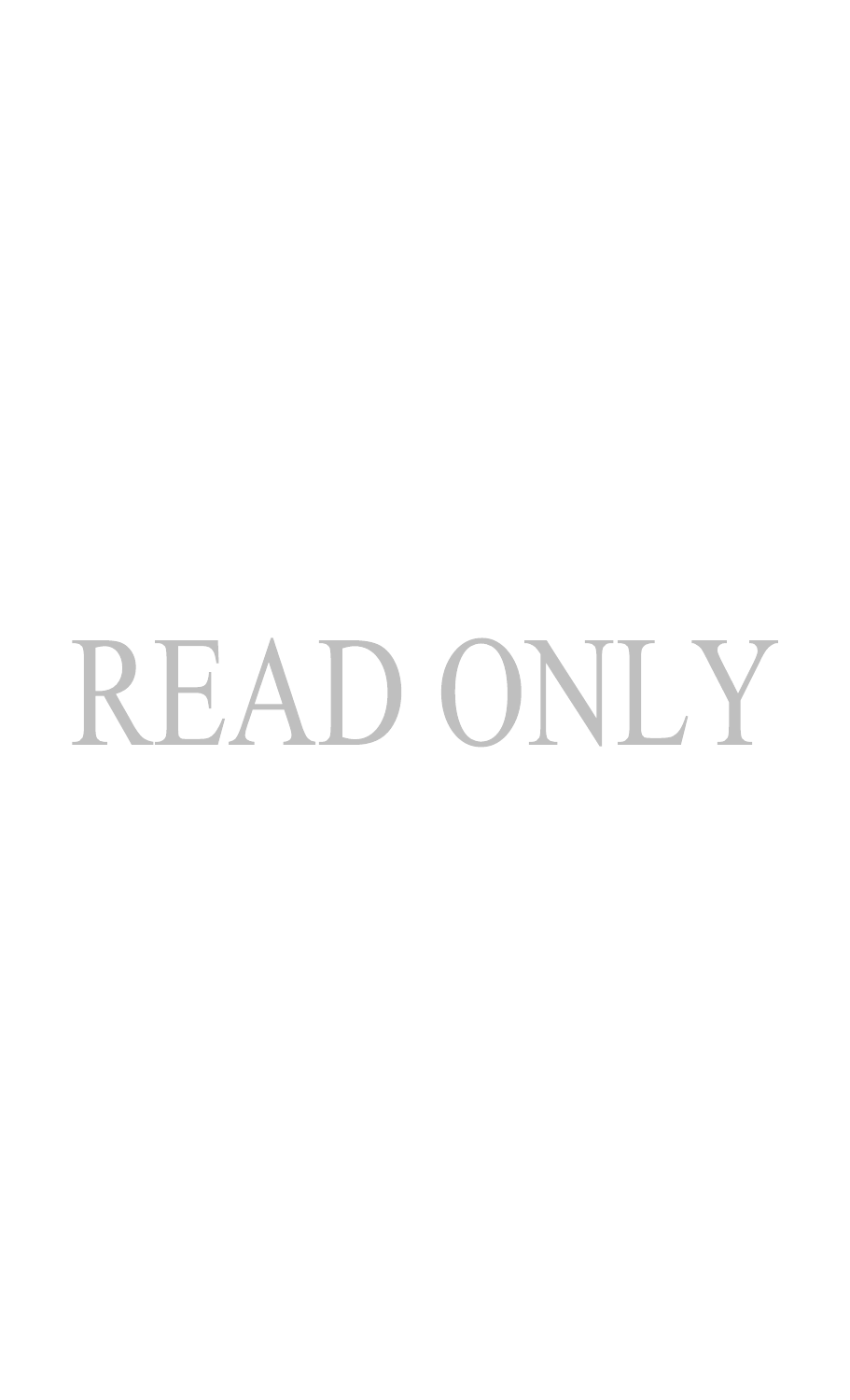**This Contract is effective upon signature by Vendors, Stand Assistants and the Corporation Counsel and is valid only for the 2021 Market Season, terminating at the close of the Market on November 27, 2021.**

| Vendor's Printed Name                                 | Primary Vendor's Signature<br>Market Registrant                   | Date         |
|-------------------------------------------------------|-------------------------------------------------------------------|--------------|
| Vendor's Printed Name                                 | Vendor's Signature<br>Market Registrant                           | Date         |
| <b>Vendor's Printed Name</b>                          | Vendor's Signature<br>Market Registrant                           | Date         |
| Vendor's Printed Name                                 | Vendor's Signature<br>Market Registrant                           | Date         |
| Vendor's Printed Name                                 | Vendor's Signature<br>Market Registrant                           | Date         |
| Vendor's Printed Name                                 | Vendor's Signature<br>Market Registrant                           | Date         |
| Vendor's Printed Name<br><b>Vendor's Printed Name</b> | Vendor's Signature<br>Market Registrant<br>Vendor's Signature     | Date<br>Date |
|                                                       | Market Registrant                                                 |              |
| <b>Vendor's Printed Name</b>                          | Vendor's Signature<br>Market Registrant                           | Date         |
| <b>Vendor's Printed Name</b>                          | Vendor's Signature<br>Market Registrant                           | Date         |
|                                                       | Signature of parent or guardian<br>if Vendor is age 18 or younger | Date         |